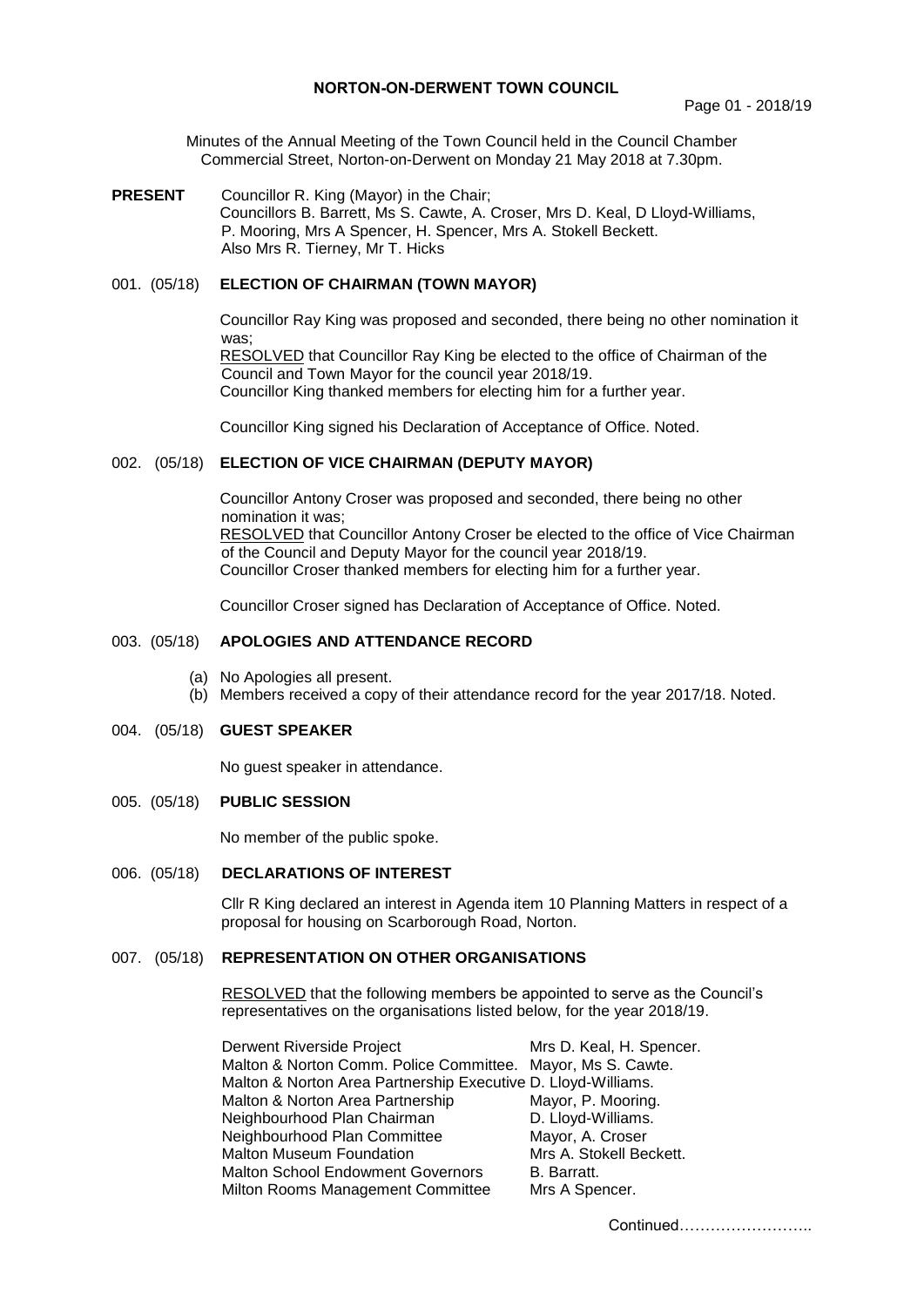### 007. (05/18) **REPRESENTATION ON OTHER ORGANISATIONS** (continued)

| Ryedale Cameras in Action                         | Mayor, D. Lloyd-Williams, P. Mooring.     |
|---------------------------------------------------|-------------------------------------------|
| <b>Ryedale Five Towns Meeting</b>                 | Mayor, A. Croser.                         |
| <b>Ryedale Market Towns Promotion</b>             | Mayor, Ms S. Cawte.                       |
| Ryedale Skatepark                                 | Mayor, B. Barratt.                        |
| Yorkshire Local Councils Assoc. Ryedale Br Mayor. |                                           |
| <b>Woodhams Stone Collection</b>                  | Mrs D. Keal.                              |
|                                                   |                                           |
| Town Council Committees;                          |                                           |
| <b>Christmas Party Committee</b>                  | Mayor, B. Barratt, Ms S. Cawte, A. Croser |
|                                                   | Mrs D. Keal, P. Mooring, Mrs A. Spencer,  |
|                                                   | H. Spencer.                               |
|                                                   |                                           |
| Staffing and Finance Committee                    | Mayor, A. Croser, Mrs D. Keal,            |

#### 008. (05/18) **CONFIRMATION OF MINUTES**

 RESOLVED that the Minutes of the Town Council meeting held on Monday, 16 April 2018 (Minutes 197 to 215 inclusive) be confirmed and signed by the Chairman.

#### 009. (05/18) **CLERK'S REPORT**

#### Whitewall Quarry

Members noted below the response from a Senior Planning Policy Officer at North Yorkshire County Council with regard to the letter sent on behalf of the town council.

'Yes, I can confirm that at the Examination in Public session on 23 March 2018 the Inspector recommended that both the Whitewall Quarry sites: MJP12 (extraction of limestone) and the MJP13 (recycling) area should be allocated. As discussed at the session on 23 March and the subsequent session on 13 April this will be done in the form of proposed main modifications to the Plan. These main modifications will be subject to formal consultation prior to the Inspector finalising her report as she wishes to take into account the responses to that consultation. There is no date yet for the start of that consultation, but it will not be until later this year. The Town Council will be notified when that takes place.

With regard to the monitoring and enforcement of existing planning permissions at the Whitewall site, I understand that there is not currently a fixed schedule of monitoring visits to the various quarry, waste and other sites relevant to the Authority's function as Minerals and Waste Planning Authority around the county, including with regard to Whitewall Quarry. There is some information on the Council's [Planning enforcement -](https://www.northyorks.gov.uk/planning-enforcement) [North Yorkshire County Council](https://www.northyorks.gov.uk/planning-enforcement) webpage about how breaches of planning control are investigated. At present the monitoring of the current activities Whitewall Quarry has to be in respect of the terms of the relevant current planning conditions of the extant permissions and any associated subsequent approvals. The site will continue to be monitored. That includes with respect to ancillary infrastructure be that as part of an extraction permission, if that is the applicable case; or a separate specific permission for the particular infrastructure, where that is the relevant case.

I note your request for the County Council to convene a meeting between various parties in order to alleviate concerns. Unfortunately, I am scheduled to be away after tonight for a number of weeks due to an operation, so will not be able to follow the request up personally in the short-term. Therefore, I am copying this response to the planning enforcement account and the Head of Planning Services as a request for attention on the matter of the meeting'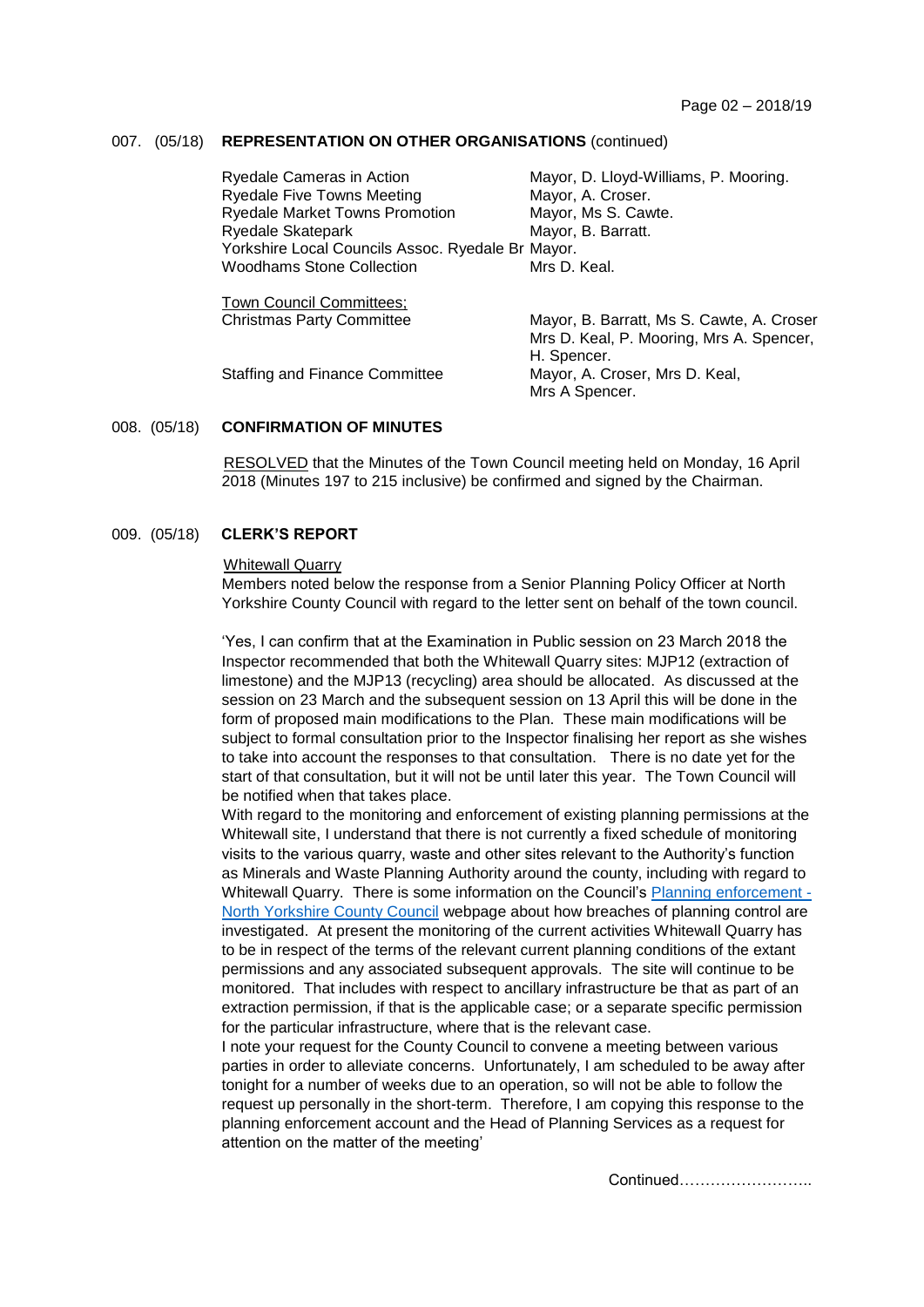### 009. (05/18) **CLERK'S REPORT** (continued)

## Planning Development – Beverley Road

For members to note the response from PB Planning with regard to the proposed development on Beverley Road:

'We should have a final masterplan for the proposals within the next two weeks. We have been undertaking a number of further assessments and considered the comments from local stakeholders. Following the finalisation of the masterplan, we will then be hopefully looking to progress with a planning application in the early summer.'

#### Emergency Plan – Flood Pump

To inform members that the flood pump had arrived and been delivered to the Ryedale District Council Depot in Showfield Lane. Documentation to be completed in order to receive the remainder of the flood pump grant from the District Council.

#### Ryedale District Council – Parish Liaison Meeting To inform members that the next Parish liaison meeting was scheduled for Wednesday 13 June 2018, at 7.00pm, at Ryedale House. No agenda at present.

# 010. (05/18) **TOWN MAYOR'S REPORT**

(a) Dance Expression

The Mayor attended an event at Norton College performed by Dance Expression this was a real treat. This organisation should really be known as Song and Dance Expression.

(b) Kirkbymoorside – Mayor Ball

The Mayor attended a ball hosted by the Mayor of Kirkbymoorside and held at Kirkbymoorside Golf Club, this had been very enjoyable and he thanked the other members for attending with him.

(c) Ryedale Book Festival

The mayor reported that brochures for the spring 2018 events being held in Malton were now available.

(d) Milton Rooms

The Mayor attended a performance of 'Blindfold' at the Milton Rooms, this had been a really stunning event.

It is obvious that the committee are really working very hard in order to bring interesting and diverse acts to Malton. Also saw Richard Digence, a real rave from the past, but still very amusing.

## (e) Tour de Yorkshire

The Mayor reported that he had been a 'tourmaker' this year, which had been very interesting.

(f) Pocklington – Mayor Making

The Mayor reported on his attendance at the Mayor making ceremony at Pocklington. On comparing notes with the Deputy Mayor, who had attended the previous year they had both found the experience 'interesting'.

(g) Fabric Bags

The idea of producing fabric bags for the two towns is to be presented to Malton Town Council at their meeting this month, the Mayor will report back if there is any interest.

(h) Plastic Free Town

Kirkbymoorside had declared that it was a 'Transition Plastic Free Town', maybe this is something Norton should be looking at.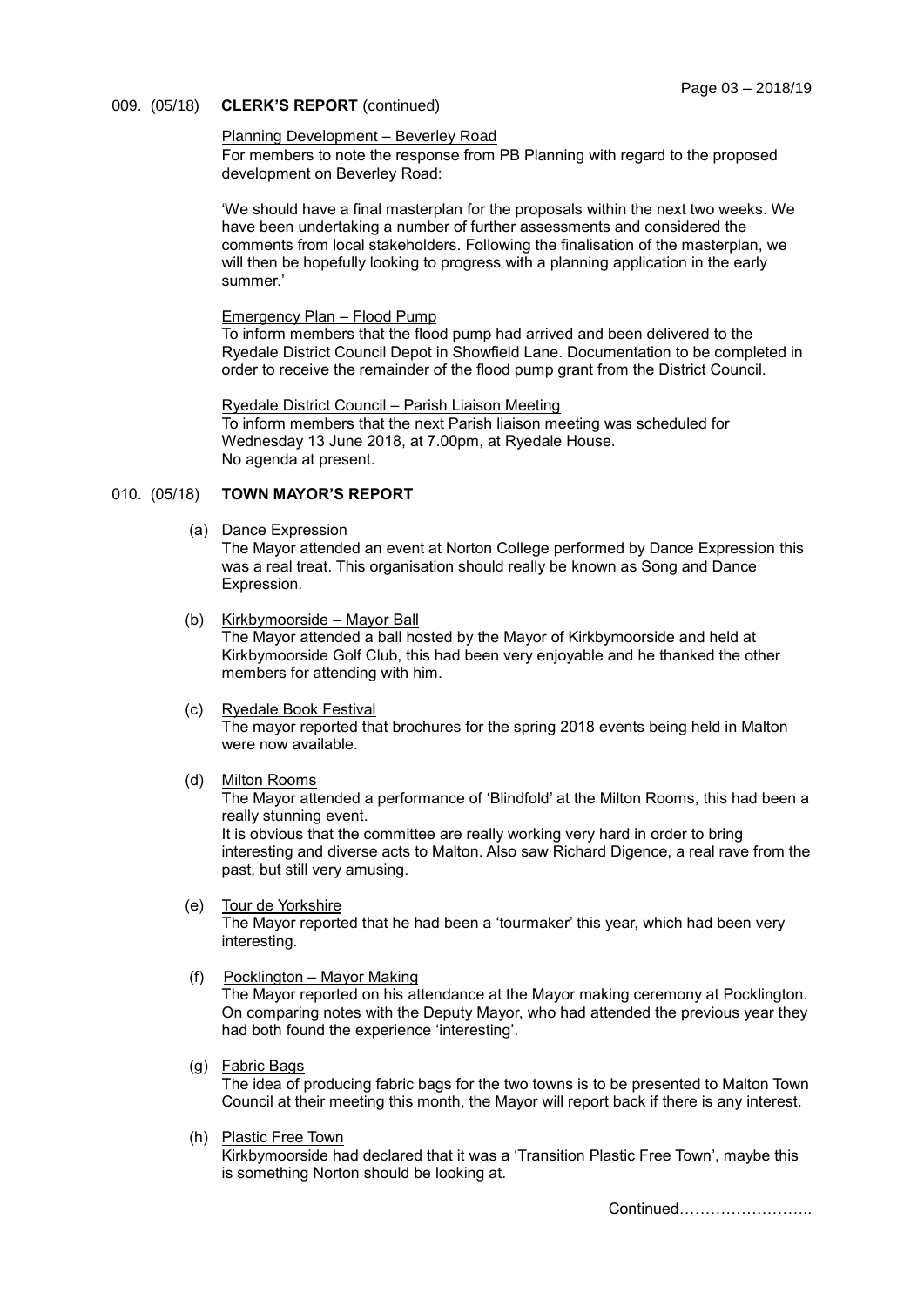### 011. (05/18) **FINANCIAL MATTERS**

(a) Accounts paid and for payment

The Clerk reported that accounts nos. 016 to 025 inclusive, amounting to £8,304.28 had been paid since the last meeting of the Council. RESOLVED that account nos. 026 to 030 inclusive, amounting to £1,681.80 be paid. Cheques were drawn and signed accordingly.

- (b) Financial report The Clerk's financial report for the period 01.04.18 to 30.04.18 was received.
- (c) Budgetary monitoring The Clerk's report for the period ending 30 April 2018 was received.
- (d) Bank Mandate and Signing of Cheques RESOLVED that the Mandate and cheque signatories remain the same.
- (e) Accounts for the year ending 31 March 2018 The Clerk had circulated copies of the Income and Expenditure Account and Balance Sheet for the financial year ending 31 March 2018. RESOLVED that the accounts for the financial year ending 31 March 2018 be approved.
- (f) Annual Governance and Accountability Return for the year ending 31 March 2018 The Clerk had circulated copies of the Annual Return completed as far as was appropriate prior to approval of the Annual Governance Statement and the Accounting Statement

RESOLVED that;

- (i) To receive and note the Annual Internal Audit Report for the year ending 31 March 2018;
- (ii) The Annual Governance Statement of the Annual Return be approved and signed by the Chairman of the meeting and the Clerk;
- (iii) To note that the Accounting Statements of the Annual Return to the External Auditor had been duly signed by the Clerk in her capacity as Responsible Financial Officer and that Councillor King in his capacity as Chairman of the meeting was to sign once approved;
- (iv) To approve the Accounting Statement of the Annual Return;
- $(v)$  The Annual Return be submitted to the External Auditor.

# 012. (05/18) **PLANNING MATTERS**

- (a) Planning applications referred to the Town Council by Ryedale District Council, for comment and/or recommendation were dealt with as follows: -
- 18/00415/HOUSE Erection of a part single storey, part two storey extension to the west elevation following the demolition of detached garage. 3 Ryedale Close, Norton, Malton, YO17 9DQ RESOLVED Recommend Approval
- 18/00340/HOUSE Erection of detached garden room. 38 Ryedale Close, Norton, Malton, YO17 9DQ RESOLVED Recommend Approval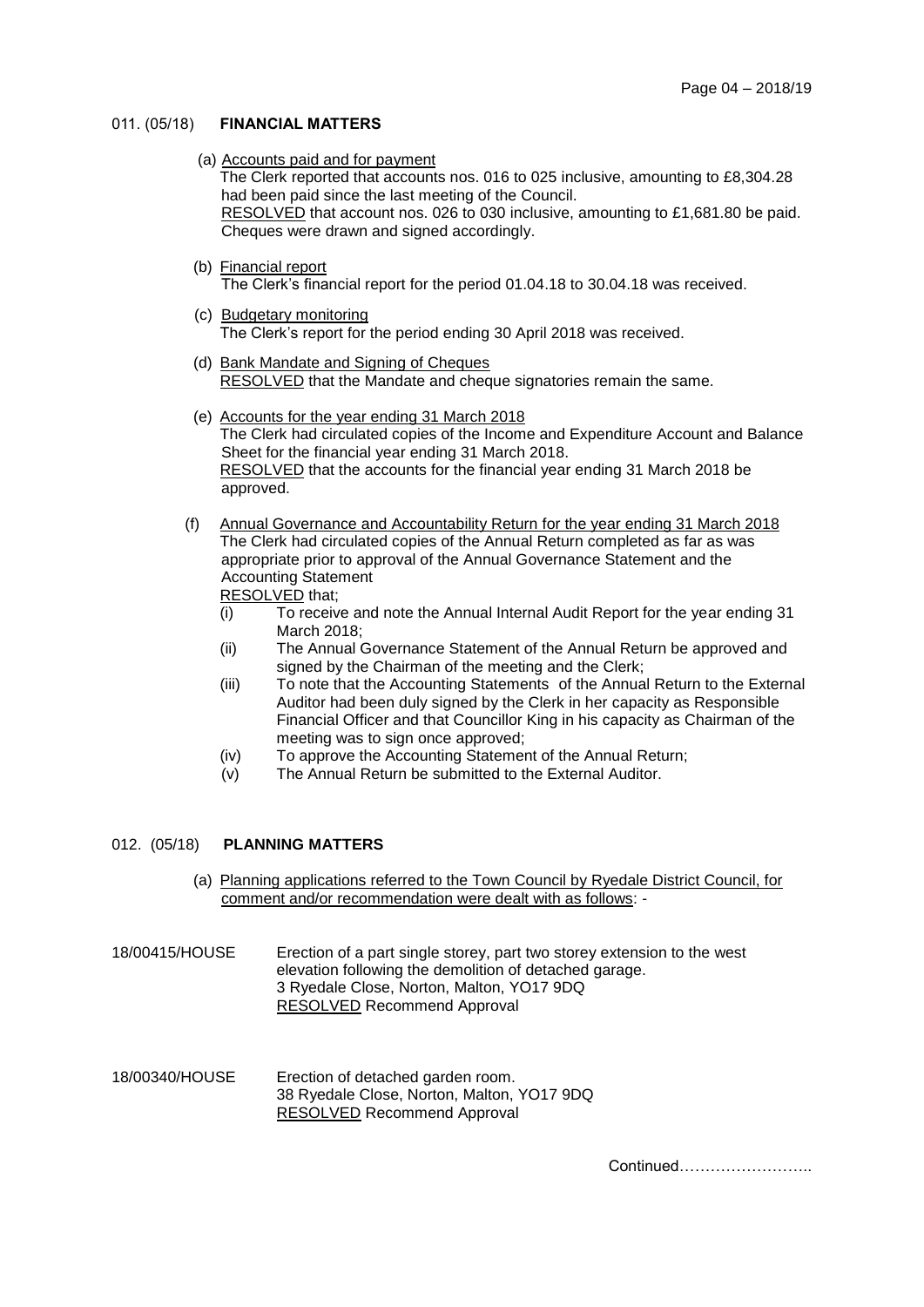# 012. (05/18) **PLANNING MATTERS** (continued)

| 18/00365/FUL               | Change of use and alteration of former industrial unit to form racing stables<br>comprising 41no. stables, storage area, horse walker, reception and staff<br>facilities together with change of use of agricultural land to form a canter ring,<br>alterations to existing vehicular access, formation of 10no. additional car<br>parking spaces and additional landscaping.<br>Warehouse, Langton Road, Norton, Malton<br>RESOLVED Recommend Approval, subject to consideration of lowering the<br>speed limit along this section of Langton Road, and with a restriction of<br>vehicle movements prior to 07.00am. |
|----------------------------|-----------------------------------------------------------------------------------------------------------------------------------------------------------------------------------------------------------------------------------------------------------------------------------------------------------------------------------------------------------------------------------------------------------------------------------------------------------------------------------------------------------------------------------------------------------------------------------------------------------------------|
| 18/00396/HOUSE             | Erection of single storey extension to south and east elevations.<br>179 Welham Road, Norton, Malton, YO17 9DU<br><b>RESOLVED Recommend Approval</b>                                                                                                                                                                                                                                                                                                                                                                                                                                                                  |
| 18/00416/HOUSE             | Erection of single storey rear extension together with rendering of both the<br>proposed extension and the existing two storey extension and installation of<br>3no. replacement windows to rear elevation.<br>46 St Nicholas Street, Norton, YO17 9AQ<br><b>RESOLVED</b> Recommend Approval                                                                                                                                                                                                                                                                                                                          |
| 18/00256/FUL               | Erection of 4no. timber holiday lodges.<br>Land adjacent to Highfield Gallops, Beverley Road, Norton<br><b>RESOLVED</b> Recommend Approval, subject to the lodges having restrictions<br>to prevent permanent residence, and to make improvements to the<br>landscaping.                                                                                                                                                                                                                                                                                                                                              |
| 18/00397/HOUSE             | Erection of single storey side extension, boundary fence and landscaping.<br>Lynwood, 94 Langton Road, Norton, YO17 9AE<br><b>RESOLVED</b> Recommend Approval                                                                                                                                                                                                                                                                                                                                                                                                                                                         |
| 18/00431/OUT               | Erection of 6no. semi-detached 3 bedroom dwellings (site area 0.114ha)<br>Land adjacent 64 Scarborough Road, Norton, Malton.<br>RESOLVED Recommend Refusal, on the grounds that the number of<br>accesses on to Scarborough Road are a danger to traffic and pedestrians,<br>and that this site lies within the flood plain with the adjacent beck liable to<br>flooding.                                                                                                                                                                                                                                             |
|                            | (b) To receive decisions notified by Ryedale District Council.                                                                                                                                                                                                                                                                                                                                                                                                                                                                                                                                                        |
| Approved<br>18/00147/HOUSE | Erection of two storey rear extension with additional domestic living space above.<br>20 Farm View, Norton, YO17 9BF                                                                                                                                                                                                                                                                                                                                                                                                                                                                                                  |
| 18/00172/FUL               | Erection of two storey side extension following demolition of existing attached<br>garage.<br>Paddock View, 51 Park Road, Norton, YO17 9EA                                                                                                                                                                                                                                                                                                                                                                                                                                                                            |
| 18/00106/FUL               | Erection of a three bedroom self-contained residential annex following<br>demolition of existing stables and garden store.<br>Norton Grange, 55 Park Road, Norton, YO17 9EA                                                                                                                                                                                                                                                                                                                                                                                                                                           |
| 10/00191/HOUSE             | Conversion and alteration of existing detached garage and garden room to<br>form additional domestic accommodation.<br>10 Brindle Way, Norton, YO17 8BA                                                                                                                                                                                                                                                                                                                                                                                                                                                               |
| 18/00176/HOUSE             | Erection of detached single garage.<br>7 Beck Mill Close, Norton, YO17 9PD                                                                                                                                                                                                                                                                                                                                                                                                                                                                                                                                            |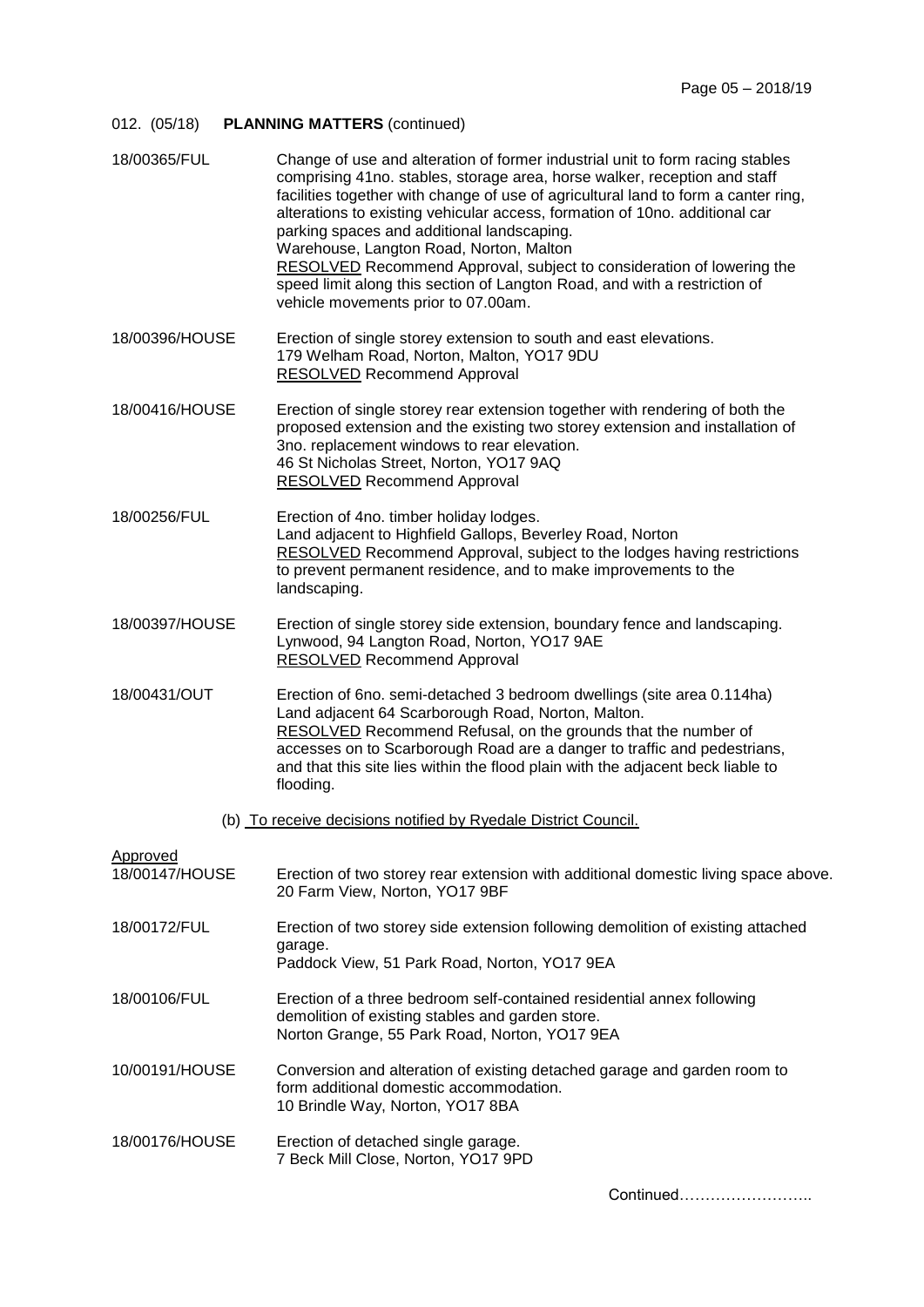- 012. (05/18) **PLANNING MATTERS** (continued)
	- (b) To receive decisions notified by Ryedale District Council.
- 18/00268/HOUSE Erection of single storey side extension and part single / part two storey rear extension following demolition of existing carport. 44 St Peters Crescent, Norton, YO17 9AN
- 18/00263/HOUSE Erection of part two storey / part single storey rear extension 11 Westfield Avenue, Norton, YO17 8DN
	- (c) To receive a response from the proposed developer of the Langton Road Site. For information. Noted by Members.

## 013. (05/18) **GENERAL DATA PROTECTION REGULATIONS**

Members received a General Data Protection Regulations pack containing policies that were required for compliance with the regulations, along with guidelines for assistance.

RESOLVED to approve and adopt the following policies in order to be compliant with the General Data Protection Regulations;

- The Information & Data Protection Policy
- The Data Audit policy
- The Consent Form
- The Privacy Notices
- The Security Incident policy
- The Document Retention Policy
- The Social Media Policy
- The Data Protection Officer Policy (to appoint the Local Councils Associations Officer, if it becomes necessary).

#### 014. (05/18) **RIVERSIDE – RE-DEVELOPMENT PROPOSALS**

Members received a proposal for the updating and redevelopment of the Riverside Area, with the prospect of being able to apply for grant funding from the S106 money available for public open space in Norton.

RESOLVED to approve the quotation received from Robinsons Builders in the sum of £5,650 plus V.A.T. and to approve the scheme in principle in order to make a formal S106 grant application to Ryedale District Council.

#### 015. (05/18) **CORRESPONDENCE**

- (a) Crime Statistics for Norton and Malton April 2018. For information. Noted.
- (b) Yorkshire Wolds Cycle Challenge notification For information. Noted.
- (c) North Yorkshire County Council Archives Service Consultation for members to respond. Noted.
- (d) Ryedale District Council Make do and mend. For information. Noted.
- (e) Ryedale Funding and Volunteering Fair Notification. For information. Noted.
- (f) Minutes of the Ryedale Five Towns meeting For information. Noted.
- (g) Residents letter Household Bins. The Clerk to respond. Noted.
- (h) Residents letter Parking in Wood Street. The Clerk to respond. Noted.
- (i) Councillor letter to North Yorkshire County Council For information. Noted.

# 016. (05/18) **REPORTS OF REPRESENTATIVES ON OTHER ORGANISATIONS**

Councillor Mooring reported that the treasurer of Ryedale Cameras in Action had resigned from the group. Noted.

Councillor Mrs Spencer reported that the paid administrator at the Milton Rooms had now finished, and that the bid for lottery funding was to be re-submitted in July. Noted.